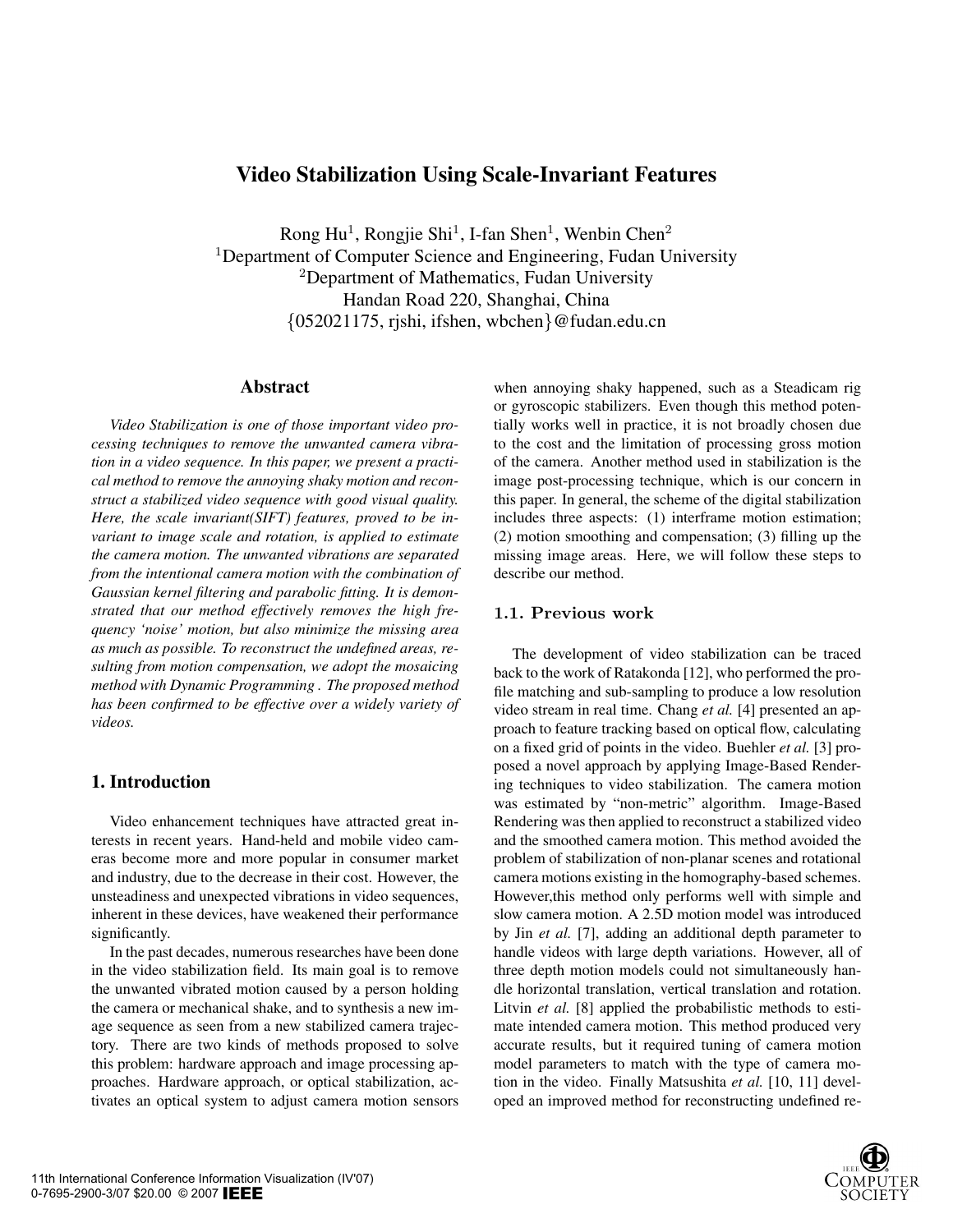gions called Motion Inpainting and it was a practical motion deblurring method. This method produced good results in most cases, but it was strongly relies on the result of global motion estimation.

Recently, the use of invariant features for object recognition and matching has increased greatly [1, 2, 9, 13]. Invariant features, found to be more repeatedly and matched more reliably than traditional methods such as Harris corners, are designed to be invariant under the scaling and rotation transformation. In this paper, we use Lowe's Scale Invariant Feature Transform(SIFT) [9] features to estimate the interframe transformation. Due to the excellent properties, scale invariant features have been widely used in object recognition in the past years, such as the fully automatic construction of panoramas method proposed by Brown and Lowe [2].

Video completion is still a challenge in recent researches. The most widely used approach is Mosaicing [8], blending the neighbor frames to fill up the missing image areas. Unfortunately, significant artifacts might occur when moving objects appear at the boundary of the video frame or the scene is non-planar. Wexler *et al.* [14] sampled spatio-temporal volume patches from different portions of the same video to repair the holes. However, it cost high computation and requires a long video sequence to increase the chance of finding correct matches. Jia *et al.* [6] segmented the video into two layers, foreground and background, and repaired the video in these two layers individually. This approach also required a long video sequence, or at least a sequence containing a single motion period of the moving object. Matsushita *et al.* [10, 11] propagated local motion from defined areas to missing areas, naturally filling up the missing areas even when scene regions were non-planar and dynamic. This method was free from the smearing and tearing present in previous methods. However, it might fail when speedily-moving objects are in the scene, and real-time frame rates are not possible at the current time.

## **1.2. The proposed method**

Firstly, a feature based motion estimation method is used. Instead of extracting the common corners or boundaries, which always produce discreditable result, we make use of the scale invariant features [9]. It is demonstrated that these features are affine invariant and nonsensitive to the change of the scale and illuminance. This method have been widely used in the field of image matching and object recognition. As far as we are concerned, it has not been used to solve the video stabilization problem yet.

Secondly, Gaussian filtering combined with Parabolic fitting method is applied to estimating intentional motion. Intentional motion, such as zooming the image, panning,

translational or dolly motion with respect to the scene, is slow and smooth compared with unwanted, parasitic camera movements. The stabilized video defined in this paper is close to that mentioned in [10]. The stable motion we expect is not completely motionless, instead only high frequency camera motion is removed. The advantage of our method is that the undefined area caused by motion compensation is as minimized as possible,keeping more information in the video. The comparison will be made in details later.

Finally, a new mosaicing method with Dynamic Programming is proposed to fill up the missing area. The idea of using DP method is spurred by [5]. In Davis's work, a single 'correct' frame is used to mosaic the region including the motion object to avoid the discontinuity and blur of focus object. The dividing boundary falling along a path of low intensity in the difference image. This segmenting mosaics method is also useful for the inexact registration resulting from lens distortion or unintentional parallax from image discrepancy. Since it is not required to find a global optimal path in our problem, Dynamic Programming algorithm is more effective than Dijkstra algorithm.

The primary contributions of this paper are:

- tracking the scale invariant feature transform (SIFT) features to estimate the global motion.
- using segmenting mosaics method by Dynamic Programming(DP) to fill up the missing areas in the stabilized frames.

To the best of our knowledge, both of these two ideas have not been applied to the video stabilization problem so far.

The rest of this paper is organized as follows. Section 2 describes the camera motion estimation based on the scale invariant features. The intentional motion estimation with Gaussian kernel smoothing and parabolic fitting is drawn in Section 3. Section 4 presents the proposed mosaic method using Dynamic Programming. The results of our experiments is shown in Section 5, followed by the conclusion.

# **2. Motion Estimation**

The first step of video stabilization algorithm is to estimate the interframe motion. Feature-based approach has been used by the majority of existing stabilization techniques. The most commonly used features in the previous work are image contour or region boundaries, both of which are sensitive to changes in image scale and likely to be disrupted by cluttered backgrounds near object boundaries. In this paper, we estimate the global motion based on the SIFT features instead. Firstly, we will describe the selection of motion model in the following subsection.

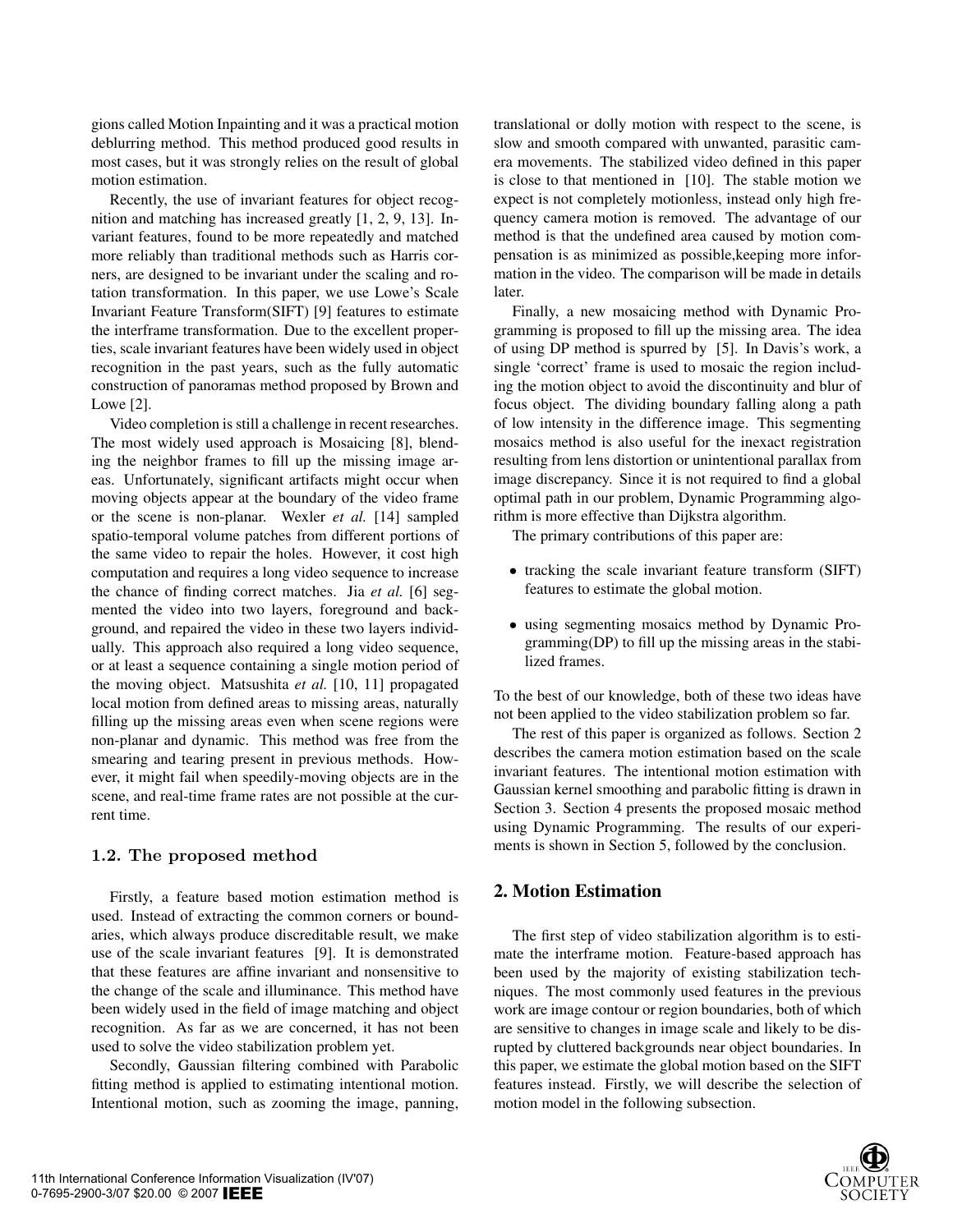#### **2.1. Affine model**

The geometric transformation between two images can be described by a homography. Estimating a full 3D model of the scene including depth, while desirable, generally results in ill-posed, complex problems that form a field of research on its own. Therefore, in this paper we adopt a six parameter 2D affine motion model, which is commonly used.  $p = (x, y, 1)^T$  and  $p' = (x', y', 1)^T$  are the pixel locations in the projective coordinates, which respond to the same point in the space. The relationship between these two location can be expressed by  $p = T \times p'$ ; that is,

$$
\begin{pmatrix} x \\ y \\ 1 \end{pmatrix} = \begin{pmatrix} a1 & a2 & a3 \\ a4 & a5 & a6 \\ 0 & 0 & 1 \end{pmatrix} \begin{pmatrix} x' \\ y' \\ 1 \end{pmatrix}.
$$
 (1)

The affine matrix  $T$  can describe accurately pure rotation, panning, and small translations of the camera in a scene with small relative depth variations and zooming effects. The model translation is  $(a3, a6)$  and the affine rotation , scale , and stretch are represented by  $(a1, a2, a4, a5)$ . For most scenes, the conditions are satisfied, and the proper choice of a cost function used in registration can reduce the errors of model mismatch.

#### **2.2. Scale Invariant Feature Transform**

The selection of feature points in the registration is an essential issue. The features commonly used in the previous work are image contours or region boundaries, and these features move unpredictably with respect to the rest of the image. Therefore, when rotation, scale or change of illumination is taking place, the produced results might be unreliable.

Lowe [9] has demonstrated that SIFT features are invariant to images scaling and rotation, and partially invariant to change in illumination and 3D camera viewpoint. Since SIFT features are well localized in both the spatial and frequency domains, the probability of disruption caused by occlusion, clutter, or noise is reduced. Moreover, the features are highly distinctive, which allows a single feature to be correctly matched with high probability against a large database of features. These properties make the matching based on SIFT features more robust and reliable.

#### **2.3. Parameter estimation**

Several techniques to estimate this interframe transformation have been proposed, such as phase correlation [2] approach and feature tracking [9] approach. In this paper, we adopt the method mentioned in [9] to estimate the parameters of the affine model. Firstly, a fast nearest-neighbor algorithm is applied to match the SIFT features extracted in

above section. Then, clusters belonging to single object is identified with Hough transform. Verification is performed through least-squares solution for consistent motion parameters. The robustness of this approach has been demonstrated.

#### **3. Motion Smoothing**

The intentional motion in the video is usually slow and smooth, so a stabilized motion can be obtained by removing undesired motion fluctuation, high frequency component in the original video sequence. There is no unified standard to evaluate the smoothness. The goal of video stabilization is producing a visually pleasant video. In our work, we combine two smoothing methods to produce a more acceptable stabilized motion. The one is the similar with the method proposed in [10]. In order to avoid the accumulative error due to the cascade of original and smoothed transformation chain, local displacement among the neighbor frames is smoothed to generate a compensation motion. In this paper, we denote the transform  $T_i^j$  to indicate the coordinate transform from frame  $i$  to  $j$ . The neighbor frame is denoted as  $N_t = \{m : t - k \le m \le t + k\}$ . The compensation motion transform can be calculated as,

$$
C_t = \sum_{i \in N_t} T_t^i * G(k).
$$
 (2)

where  $G(k)$  is a Gaussian kernel, and the star mark  $*$  means the convolution operator. The motion compensated frame  $I_t'$  can be warped from the original frame  $I_t$  by

$$
I'_t = C_t I_t. \tag{3}
$$

Another method used here is local parabolic fitting. In order to remain the camera's main motion, a large Gaussian kernel is not appropriate here, which might lead to the problem of over-smoothing(See Figure 1(b)). However, a small Gaussian kernel is not effective to reduce the high frequency camera motion. It is difficult to choose a fit parameter. Here, we add local parabolic fitting to the motion smoothing. As we know, curve fitting method has been broadly used in the stabilization problem. The motion path is controlled by the order of curve and can minimize the undefined regions. Here, the parabola can satisfy the camera motion model. The advantages of such combination are can not only produce smooth moving but also retain the main camera motion path. The result is shown in Figure 1(a).

The parabolic fitting is accomplished using the standard least squares method. We denote the parabola as

$$
y = ax^2 + bx + c
$$

, which fits the motion of the video over a window of size N. We can rewrite the pixel coordinates as follows,

$$
Az = w,\t\t(4)
$$

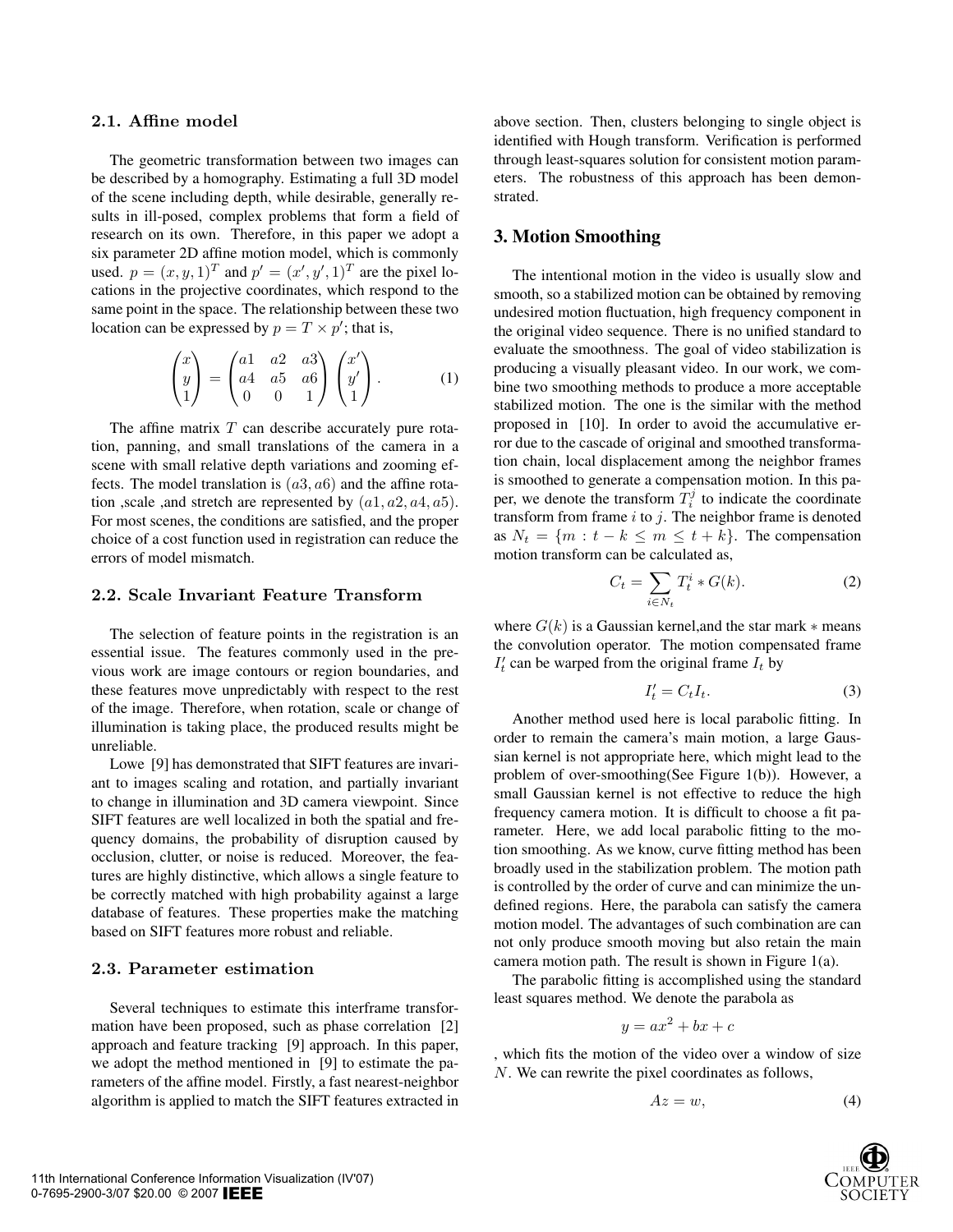

**Figure 1. Motion smoothing results. The images show the changes of x-translation along time in a video sequence. The result of using Gaussian filter together with Parabolic fitting method is shown in (a). According to the order, from outside to inside,the curves describe individually original motion, smoothed motion using Gaussian filter, smoothed motion using Parabolic fitting on the basis of Gaussian filter.(b)is the example of over-smoothing with a large Gaussian kernel.One curve with greater swing describes the original motion, and the other is smoothed motion.**

where, the matrix  $A$ , vector  $x$  and vector  $b$  are

$$
A = \begin{bmatrix} x_1^2 & x_1 & 1 \\ x_2^2 & x_2 & 1 \\ \dots & \dots & \dots \\ x_n^2 & x_n & 1 \end{bmatrix}
$$

$$
z = \begin{bmatrix} a & b & c \end{bmatrix}^T
$$

and

$$
w = [y_1 \quad y_2 \ldots \quad y_n]^T
$$

Since this is an overdetermined system, we can solve for  $x$  using the least square solution,

$$
z = (A^T A)^{-1} A^T w.
$$
 (5)

In this paper, we set the parameter of Gaussian filter  $\sigma = 2$ . As we can see, there are still some 'noise' motion existing if using a Gaussian filter with a appropriate kernel to remain the main camera motion. As it is mentioned above, this problem can be solved by choosing a better Gaussian kernel, but which causes the motion to be over smoothed. This is not our goal in this paper, see Figure 1(b). However, by combining these two smoothing method, we obtain the stabilized motion curve, and the undefined area is minimized as much as possible. Thus the computation cost of completing the missing areas is reduced.

## **4. Mosaicing with DP**

Undefined regions is appeared near the edge of each through the motion compensation. In this paper, we extend



(a) Simple Mosaicing Method (b) Our Method

**Figure 2. Comparison between simple mosaicing method and ours. (a) shows the result of simple mosaicing method. At the bottom, we can see the distinct artifacts and blur. The result using our method is showed in (b). The filled area is satisfied with the defined area in the boundary and there is no blur.**

the mosaicing method proposed in [8]. Firstly, we have to find the registration parameters of neighbor frames with respect to the current frame. Given a frame  $I_t$  which has missing area, we need to estimate the transform parameters between frames  $I_t$  and  $I_m$  where  $m \in N_t$ . In section 2, we have determined the transform parameters between adjoining frames, which will be used as an initial value. Simply cascading the inter-frame transformation will result in accumulation error and misalignment. Instead, the coordinate transformation can be obtained using cascaded transforms as,

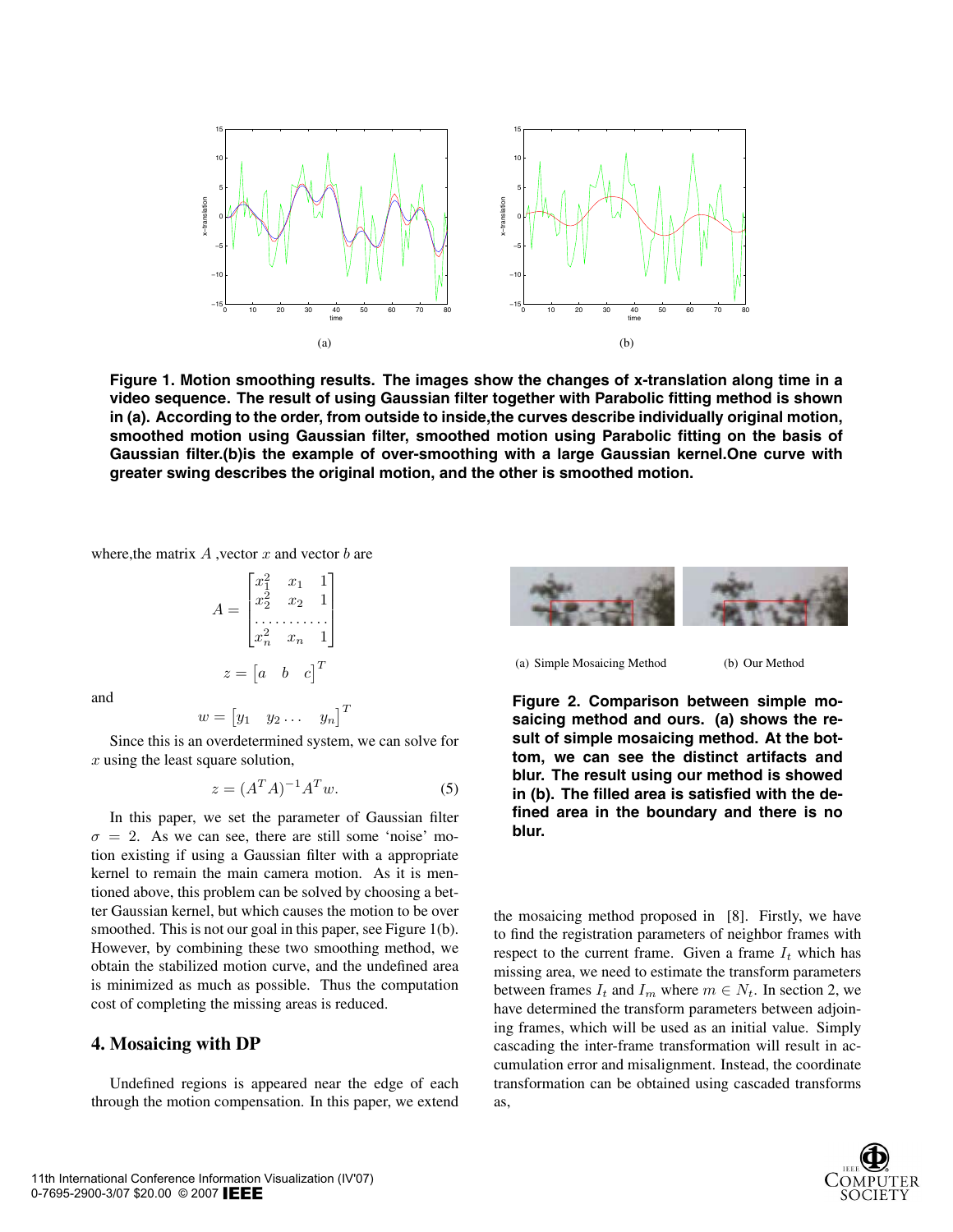$$
p_{m+1} = T_m^{m+1} p_m = T_m^{m+1} T_t^m p_t = \overline{T}_t^{m+1} p_t.
$$
 (6)

where the cascaded transformation matrix  $T_t^m$  and  $T_m^{m+1}$  are used as the initial condition. The transformation  $\overline{T}_t^{m+1}$  is estimated by minimizing Energy function (7) using the gradient descent with only a few iterations.

$$
E(I_t, I_m, T_t^{m+1}) = \sum_{i \in \gamma} (I_t(p^i) - I_t(T_t^{m+1}p^i). \tag{7}
$$

where  $\gamma$  means all coordinate in the overlapping area between frame  $I_t$  and  $I_m$ . The contribution of each neighbor frames to the reconstruct missing area can be evaluated as the inverse of registration error  $E(t, m)$ ,

$$
Con(t, m) = \frac{1}{E(t, m)}
$$
\n(8)

In order to reduce the artifacts in the boundary between the defined and undefined areas, Litvin *et al.* [8] use additional cross-weighting at the boundary to smooth the transition between the defined area and the mosaic. While we propose using Dynamic Programming to reduce the visual artifacts in the boundary of defined areas and the mosaics. This similar idea is appeared in [5], which solves the mosaicing scene with moving object. The weighting function that decreases near the boundary of a source image will prevent visible discontinuities due to adjustment gain between frames. Although more sophisticated blending functions exist, any function sampling information from all available image produces blurred results in the case of moving objects. We sort the neighbor frames by the contribution calculated above. The frame having the smaller alignment error might have the more probability to be the 'correct' source image, used to mosaic the missing regions. When a moving object existing in the boundary of defined region, a single 'similar' frame just used to mosaic and hence not leading to blur in the region including the moving object. In our work, we use DP method to find the boundary falling along a path of low intensity in the difference image, leading to minimum visual artifacts in the final mosaic.The results is shown in Figure 2. Blur caused by the weighting function do not happen in our method.

# **5. Results**

The performance of the proposed method is evaluated with several video sequences covering different type of scenes. Our experiment is carried out with a Pentium 4 3.0GHz CPU without any hardware acceleration. Except the computation of feature descriptor, the other parts nearly

can be achieved almost in real-time. The number of neighboring frames used in the smoothing motion and mosaicing section is set to be  $6*2 = 12$ .

Figure 3 shows the final result of our method, including video stabilization and completion. The fifth, tenth, fifteenth and fiftieth frames of one video are picked up and shown. The top row shows the original frame sequences; the stabilized sequence is shown in the middle row with the missing area. The camera motion becomes slow, but not fixed. The missing area is not very large in our method, which reduces the time used in the completion and the occurrence of artifact. The bottom row shows the mosaicing result with our method. Blur and ghost effects observed by simple frame interpolation method is not yielded here. As we see, the camera motion is stabilized with the robust motion estimation, and the filling areas seem natural.

# **6. Conclusion**

In this paper, we propose to estimate the camera motion with SIFT features. These SIFT features have been proved to be affine invariant, and robust in matching across a substantial range of affine distortion, change in 3D viewpoint, addition of noise and change in illumination. Robust motion estimation makes our whole video stabilization stable and effective. In the smoothing step, we extend the local Gaussian smoothing method by parabolic fitting. The stabilized camera motion trajectory is smoother and the missing areas minimized. Instead of using interpolation algorithm to fill up the undefined area, as most simple mosaicing methods do, we propose a mosaicing method with Dynamic Programming. The blur and inconsistency are not yielded in our results. And the whole completion process can be carried out in several seconds for 100 frames.

We do not solve the motion deblurring in this paper. The degree of blur in filled area and overlapping area will make the frame unnatural. The high frequency motion inherence in the video needing stabilization also produces motion blur in the original frame sequence. In order to improve the quality, motion deblurring needs to be carried out. In our mosaicing method, the filling pixel can find its value in just one corresponding neighbor frame. This method can effectively decrease the blur produced by blending, but it might causes the temporal inconsistency when objects in the frames have a rapid motion different from the static background. Foreground and background segmentation before warping each frame may benefit the motion deblurring as well as the completion, and it will be added to our work in the future.

#### **References**

[1] A. Baumberg. Reliable feature matching across widely separated views. *Proceedings of the International Conference on*